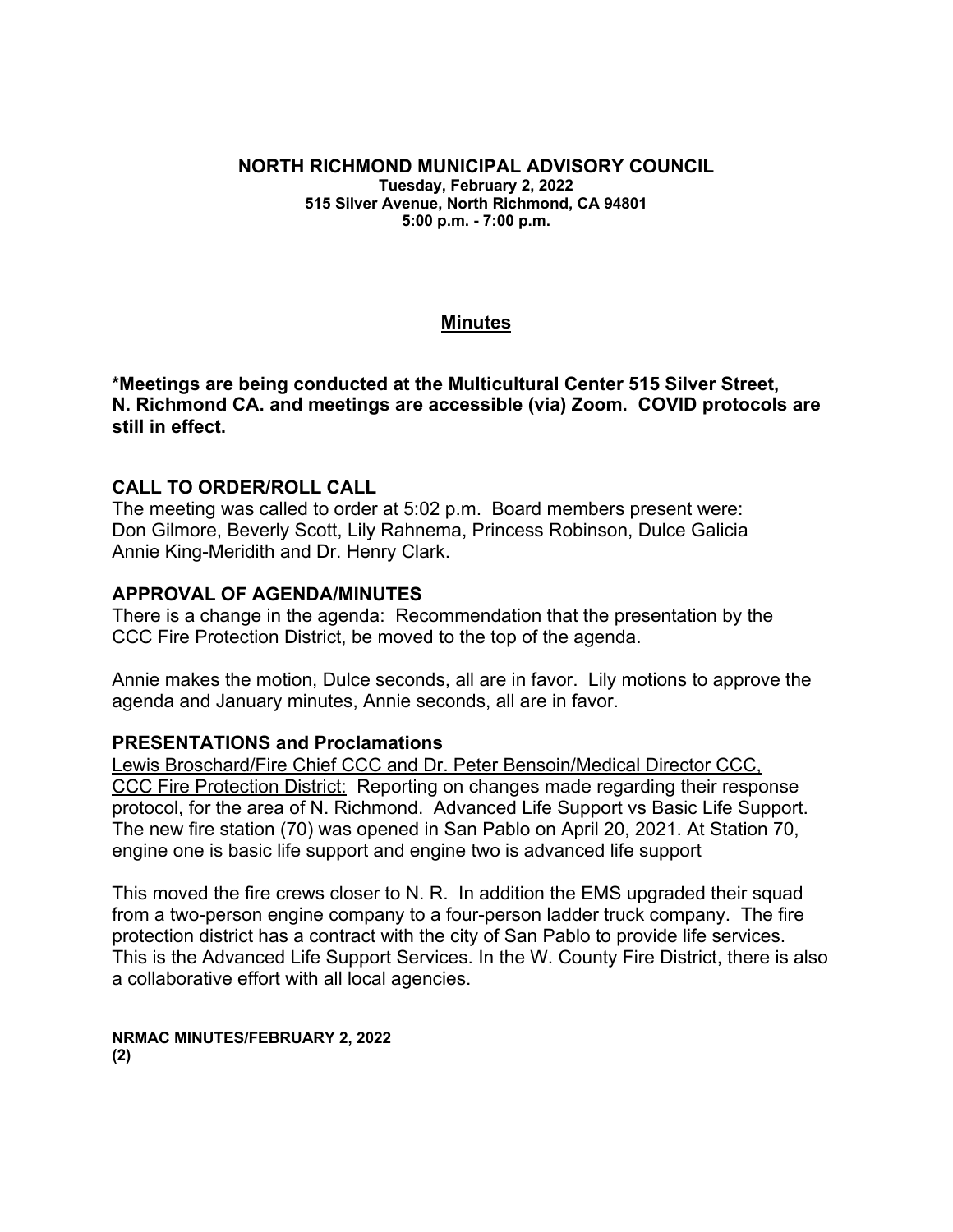#### **PRESENTATIONS and Proclamations Continued**

Upon the contract agreement with the fire protection district and the city of San Pablo to provide life services. An agreement was made to change the computer system. Due to the new location of fire station 70. The change allows the fire department to get to emergencies faster. A minute was added to the computer's calculation, in order to adjust the response time.

Advanced Life Support: Paramedics can put someone on a ventilator, they can put in a tracheal tube to open up a person's airways. They can defibrillate a person's heart by administering an electric shock, to restore the normal rhythm. The paramedics can administer naloxone for opioid overdoses, by nasal or injection.

Basic Life Support: CPR has the use of the defibrillator. Can provide suction of airways. They are limited to the type of medication that they can provide.

In San Pablo, the basic response time depends on which support team can arrive at a call the fastest, or can provide the necessary support to the caller.

Questions and Answers: Don asks if there is a collaboration with the City of Richmond and West County. (Yes)

Dulce asks about station 70 in San Pablo. She also asked about engines one and two. The answer: Stations (62 and 70) are the closest to service N. R. The responders try to find the closest available resource for the emergency.

Linda asks what if the train is holding up the firetruck. Answer: In the case of a train, the officer will make the decision to call in for backup.

Annie asks about the service area that North Richmond has, being county and city, who will respond first? Answer: San Pablo has advanced life support. Although we have a fire station on Hensley, they do not have ALS. If a call comes from the city side of North Richmond, fire station 62 will respond. If a call comes in from the countryside, San Pablo will respond.

Janie is wondering which fire department will respond to a resident that's close to station 62. Answer: The closest one will get dispatched. Janie says that she is not clear about the Richmond fire station responding to N. R. She asks why dispatch has been changed.

**NRMAC MINUTES/FEBRUARY 1, 2022 (3)**

#### **PRESENTATIONS and Proclamations Continued**

Dulce asks what we as a community could do to continue having engine 62 serve us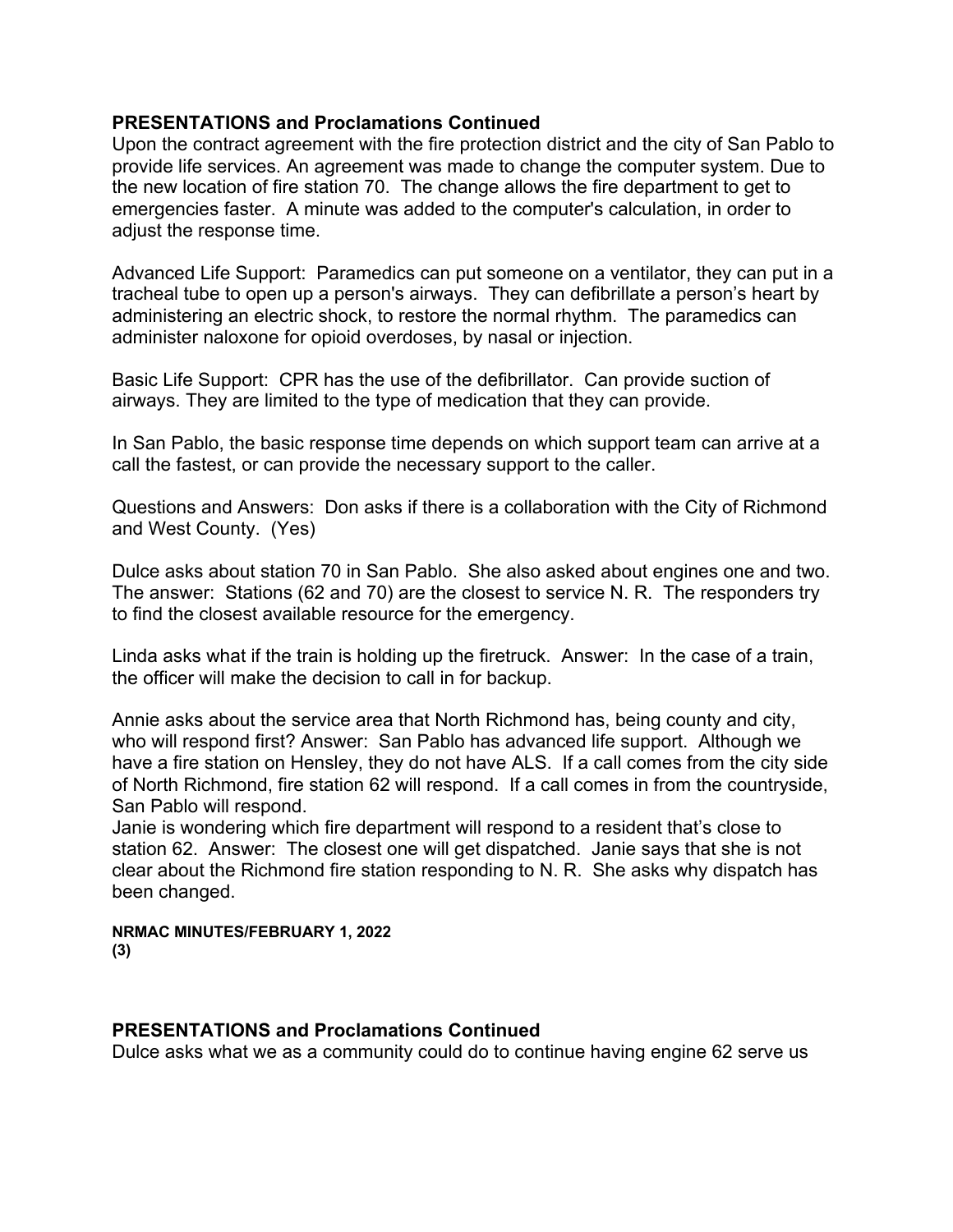Don thinks that the question people are asking: Will station 62 get advanced life support. Annie asks why N. R. does not have ALS, and who do we contact about adding ALS to fire station sixty-two, in N. R.

Don says it looks like we need ALS at fire station 62 in N. R. Dulce wants to know what can the community do to ensure that station 62 continues to serve the community. The community and the NRMAC should look into making fire station 62 an ALS. Answer: Station 62 is fully staffed, they just don't have ALS.

Jan asks: why when she had a family emergency, San Pablo was dispatched and was stopped by a train, then the call was made to send engine 62 from N. R.

Questions from the chat: When is ALS needed over BLS: Many times ALS is not needed in the first five minutes. In the case of cardiac arrest, ALS can administer extended cardiac casing, which must be done quite quickly. They can administer intravenous epinephrine and intravenous calcium. They can also vent the chest.

#### **LAW ENFORCEMENT AGENCY REPORTS**

Lt. Mark Rodriquez/CCC Sheriff's Dept.: Reporting for the month of January 2022. Lt. Rodriquez has been with the department for (14) years. He will be replacing Lt. Buford. In January there were 272 calls for service. Twenty of the calls resulted in reports. Crimes: November (13), December (12), and January (4).

There is an increase in the theft of catalytic converters. Stolen vehicles seem to be on the rise. Ten stolen vehicles were recovered out of N. R. Outreach continues at the homeless camps. Continuing to enforce trespassing and illegal dumping. Working to get the people into the system.

Janie asks Lt. Rodriquez to please contact her, to get together to talk about mitigation. Her phone number is (510) 760-3241.

Cynthia asks where did Lt. Budford transfer to? Answer: He took over the services with A. C. Transit/BART as their chief.

#### **NRMAC MINUTES/FEBRUARY 1, 2022 (4)**

#### **LAW ENFORCEMENT AGENCY REPORTS CONTINUED**

Lt. Stonebraker/RPD: Reporting for January 2022. Lt. Ernest Lucas will be taking overreporting to the NRMAC. In January there were (15) calls for service. Calls such as assault with a deadly weapon, one homicide, the catalytic converter thief's, vandalism, and three stolen vehicles.

Castro is a hot spot and has been an issue for quite some time. Calls come in quite frequently for that area. Castro is soon to be relocated.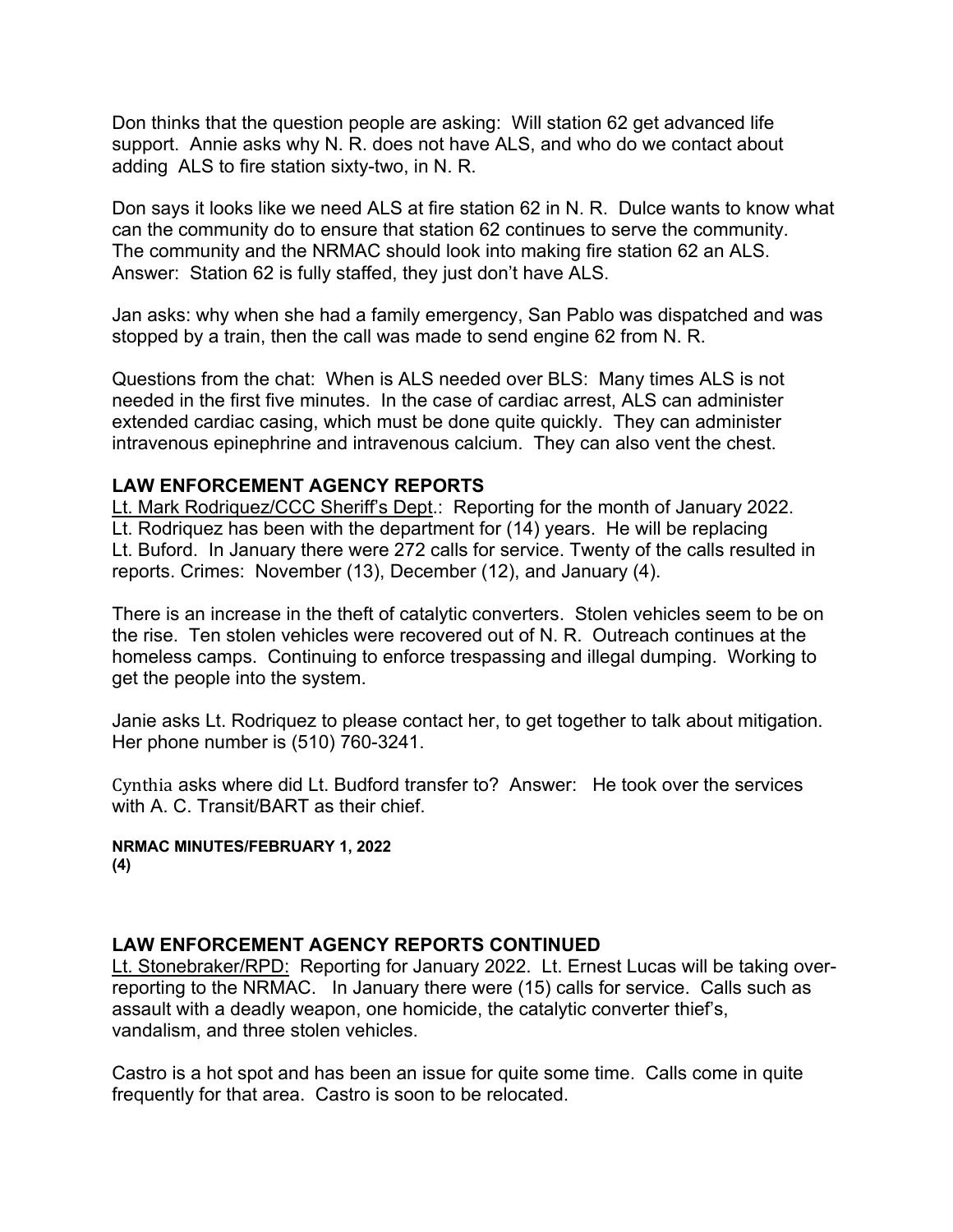Sunday the department had a changeover, new officers will be working in N. R. Lt. Ernest Lucas will be working in the area.

#### **PUBLIC COMMENT**

Cordell Hindler/Richmond Resident: Invitation to the performance, As You Like It. The play is to be performed at the Masquerade Play House, in Point Richmond, CA. Richmond City Council meeting tonight. The Richmond Rotary Club will be presenting Ending Veteran Homelessness, via Zoom.

Elanor Thompson, Director/Social Progress Inc. Eleanor showed concerns about the Housing Authority CCC, sale of the Las Deltas scattered sites. She would like to purchase a unit, for the purpose of opening up a One-Stop Youth Center. Dr. Clark is interested in the site on FJW/Market for an N. R. museum. The 4th of July event will take place this year, located in the parking lot of the SIT site.

Anthony Woodard, Captain Fire Station #62-President Local 188: Has a major concern with the one-minute penalty for the response time that was discussed by the W. County Fire Protection. He feels that it needs to be taken away. He does not think that it is fair to the residents at all. Everywhere in N. R. engine 62 has been the first to respond to N. R .emergencies. That has now changed since the one-minute difference in response time. BLS will arrive on the scene, perform life-saving support until the ALS unit arrives.

The train delay is real, it just happened. Engine 70 was dispatched to a call, the train was blocking the tracks, they had to go up Rumrill, over the overpass, into Central, then into N. R. He feels that engine 62 should have responded to that call. Engine 62 going ALS is not going to happen too soon. It has been discussed, to no avail.

**NRMAC MINUTES/FEBRUARY 1, 2022 (5)**

## **PRESENTATIONS and Proclamations Continued**

Dulce Galicia, Richmond Land: Reporting on the annual Xmas Light Display at 6th and Market. The title this year was: Rooted in Home. On Giarameta there was another light display, and another was located close to the Senior Center. Poems were displayed to demonstrate that community should be rooted in home. In addition, Santa was present, photos were taken with Santa. Rich City Rides were present. At the endfire station, 62 joined the celebrations. Contact: www.richmondland.org.

Jessica Walden, Library Assistant//Mobile Tool Library: She works with Andy Sanchez and Stephanie Ny. In the process of getting the garage built, to house the trailer. Also in discussion with two sites in N. R. to park trailer. McGlothen Temple and NRMBC are possible sites.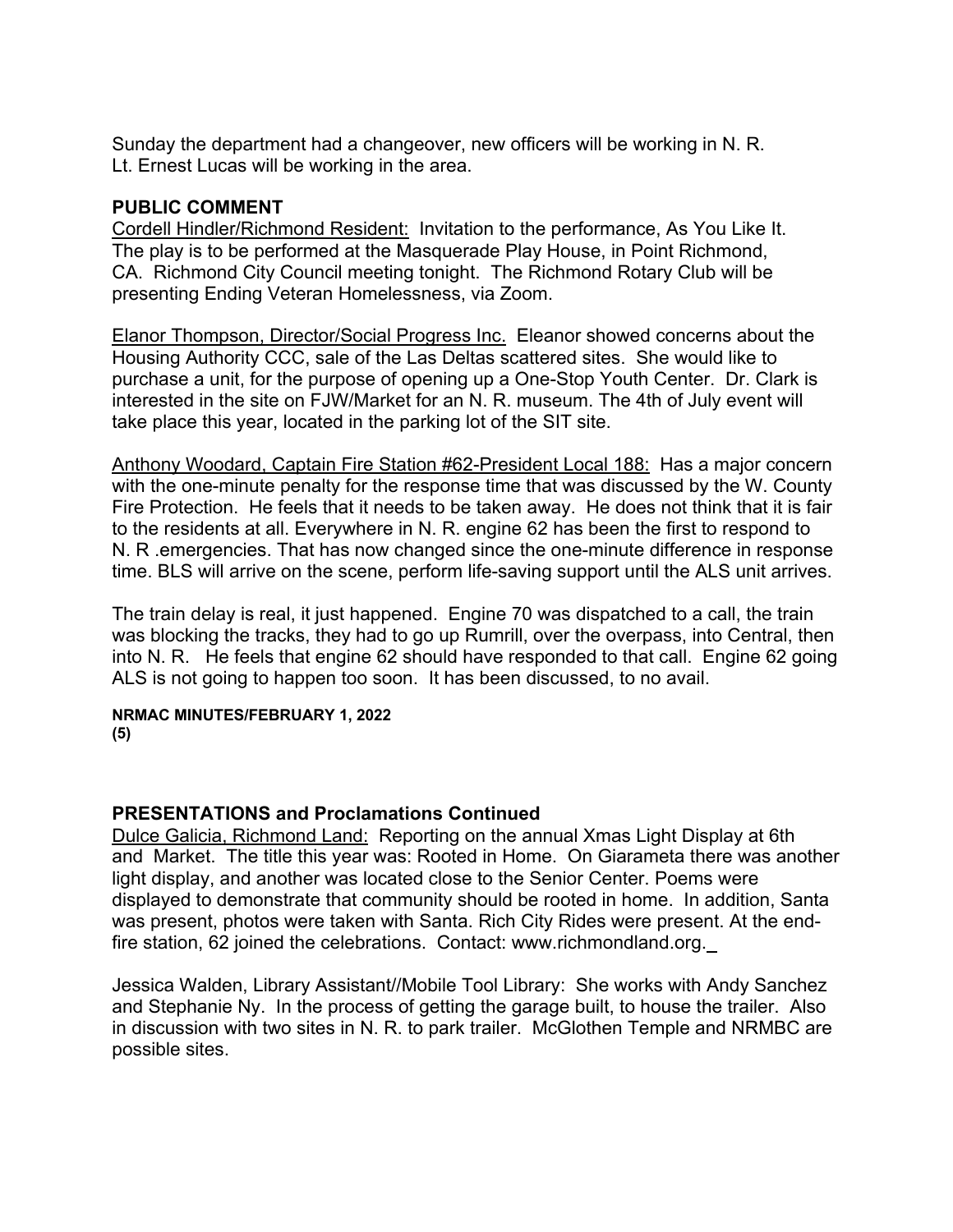Elanor asks if they have met with members at NRMBC. Jessica says that there is a tentative meeting.

#### **ITEMS FOR DISCUSSION AND/ OR ACTION**

Recommendation on the street name change to Jimmy McCracklin: De Jeana Burkes gave a presentation on this item. The street has not been identified. Requesting a recommendation by the NRMAC, in order to continue with the process.

Annie makes a motion to continue the process of renaming a street in honor of Mr. Jimmy McCracklin. Princess seconds, all are in favor of the item.

#### **PRESENTATIONS and Proclamations Continued**

Lily Rahnema, Community Engagement Manager/Richmond Social Investments in N. R. The presentation started with Lily giving some background on herself. She has been employed with Chevron for three and a half years.

Chevron is considered a human energy company. Being established in 1902. Supporting over 3,000 employees. Chevron invests in the future by driving economic development and supporting the community. Their approach to social investment is economic growth, education, and civic initiatives.

Chevron has been partners in N. R. with CHDC, Healing Circles of Hope, Shield's and Reid Neighborhood Council, NRMBC, and McGlothen Temple Church.

# **NRMAC MINUTES/FEBRUARY 2, 2022**

**(6)**

## **PRESENTATIONS and Proclamations Continued**

New Partnerships-Calculus Roundtable: Shift in STEM educational strategy, The pilot of math and science competency programs for younger students, N. R. and Iron Triangle focus, Think Like a Game Designer - Verde, Camp Achieve - Shield Reid Community Center.

New & Developing Partnerships: Project Superbloom, CHDC, Healing Circles of Hope, Social Progress and the Breathmobile.

Social Investments via ECIA: Community Grants Richmond Promise, Skills, Job Readiness & Transition Training and GreenHouse Gas Reductions Program.

## **OTHER AGENCY/PROGRAM REPORTS**

Tania Pulido, District Coordinator/Supervisor John Gioia's Office: Tania has been meeting with the City of Richmond, to obtain information about the VEOLA grant. The grant will be made available upon the formation of an oversight panel. Seeking panelists from different organizations and businesses, from N. R. and the Iron Triangle.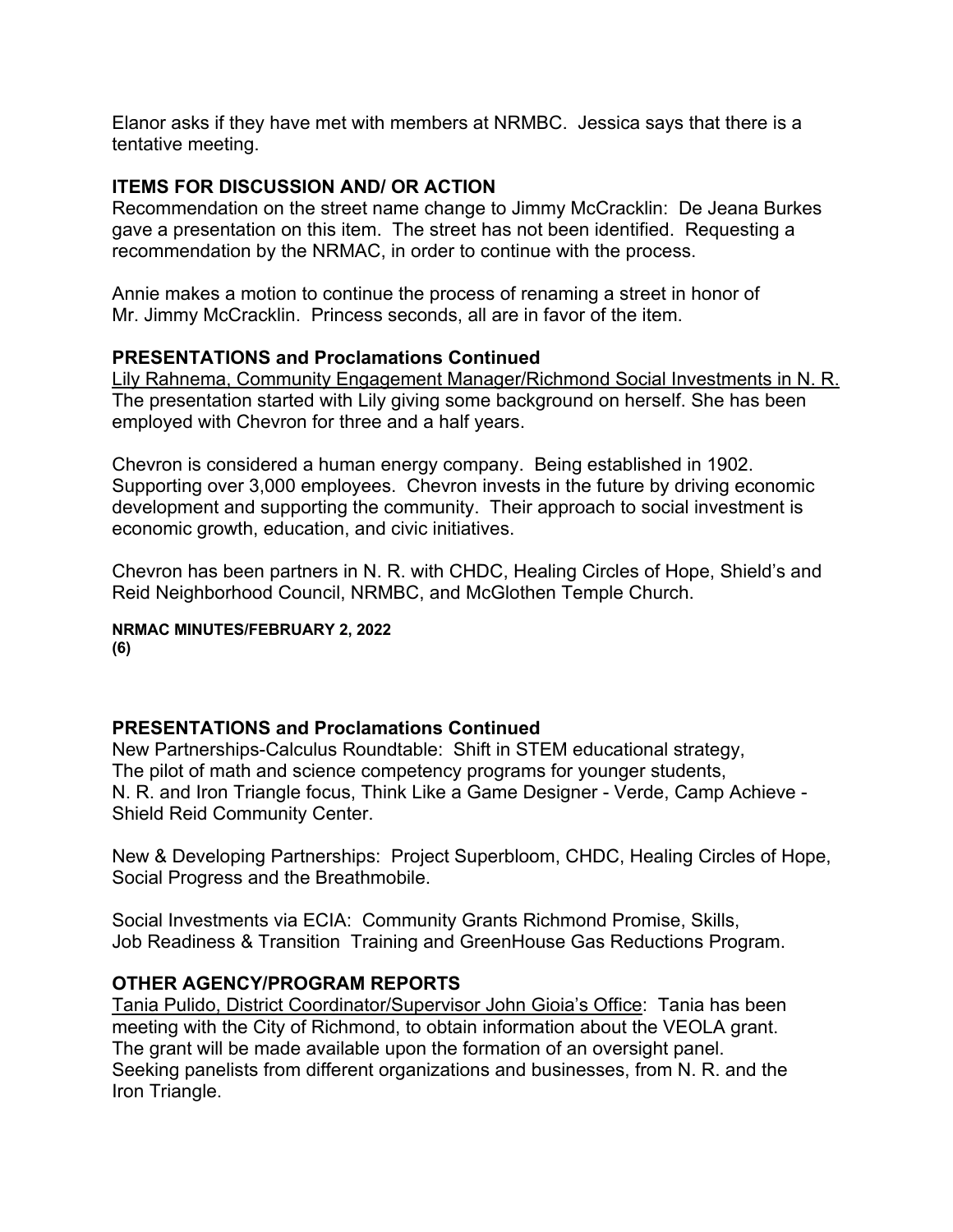Cynthia asks Tania did she find out how much money was in the VEOLA grant. She did not have an answer. Cynthia was able to refer back to the minutes, and as of 2018, La Shanda White/City of Richmond reported that \$155,000 was available. Janie says that we need to get that money. Don says anyone that is interested in serving on the panel, please let him or Tania know.

There is a safe back-to-school meeting Thursday at 1:00 p.m., at Verde School. The discussion will be Safe Back to School Routes. Tania thanks Dr. Clark, for his role in setting up the VEOLA funds.

Don Gilmore, Director/CHDC: Good news for Legacy Court, Contra Costa County was able to provide some vouchers that will stay in N. R. That should help us get some more resources. Working on the Chesley location, to keep the project-based housing vouchers intact, at that location. Complications there, with the transfer from the City of Richmond to the Housing Authority of CCC.

#### **NRMAC MINUTES/FEBRUARY 2, 2022 (7)**

## **OTHER AGENCY/REPORTS CONTINUED**

The resource center is probably about a month away from completing the construction, looking forward to providing services there. The task force committee for the center will reunite.

People that are interested in buying a home, please take advantage of the services that CHDC has to offer, especially the Homeowner's Program.

Elanor asks where is the resource center located? Don says that it is located next to the main structure. She wants to know what's going on with the store. Don says that they are still raising funds.

Dulce asks Don if CHDC could start submitting CHDC news to the N. R. Green News Letter. Don yes, that would be great.

Victor Jimenz, Community Service Coordinator/ CHDC-Mitigation Fee Funded: Will begin to coordinate Earth Day for April. Would like for everyone to follow them on Instagram and Facebook/Richmond Green. Continuing to work on cleaning and clearing out vacancies. Victor has sent in a work order to the Richmond Sanitary, City of Richmond, for trash removal. Will also be working on the N. R, Green Newsletter.

Janie would like to speak about and reintroduce Janine. She works with Victor, with the mitigation. She just started attending the meetings. Janine is also the activities coordinator at the Senior Citizen Center. She has extended services at the center.